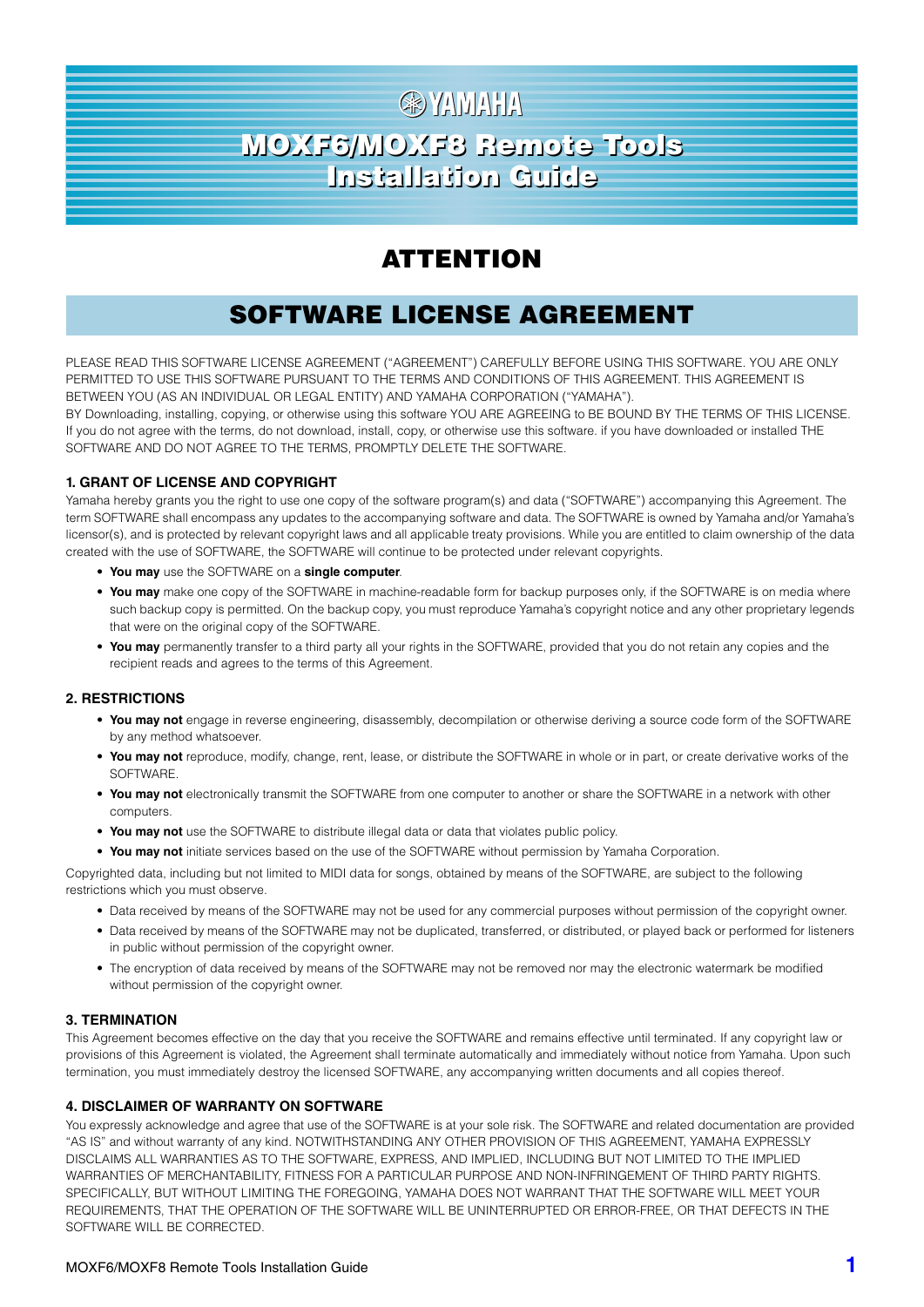#### **5. LIMITATION OF LIABILITY**

YAMAHA'S ENTIRE OBLIGATION HEREUNDER SHALL BE TO PERMIT USE OF THE SOFTWARE UNDER THE TERMS HEREOF. IN NO EVENT SHALL YAMAHA BE LIABLE TO YOU OR ANY OTHER PERSON FOR ANY DAMAGES, INCLUDING, WITHOUT LIMITATION, ANY DIRECT, INDIRECT, INCIDENTAL OR CONSEQUENTIAL DAMAGES, EXPENSES, LOST PROFITS, LOST DATA OR OTHER DAMAGES ARISING OUT OF THE USE, MISUSE OR INABILITY TO USE THE SOFTWARE, EVEN IF YAMAHA OR AN AUTHORIZED DEALER HAS BEEN ADVISED OF THE POSSIBILITY OF SUCH DAMAGES. In no event shall Yamaha's total liability to you for all damages, losses and causes of action (whether in contract, tort or otherwise) exceed the amount paid for the SOFTWARE.

### **6. THIRD PARTY SOFTWARE**

Third party software and data ("THIRD PARTY SOFTWARE") may be attached to the SOFTWARE. If, in the written materials or the electronic data accompanying the Software, Yamaha identifies any software and data as THIRD PARTY SOFTWARE, you acknowledge and agree that you must abide by the provisions of any Agreement provided with the THIRD PARTY SOFTWARE and that the party providing the THIRD PARTY SOFTWARE is responsible for any warranty or liability related to or arising from the THIRD PARTY SOFTWARE. Yamaha is not responsible in any way for the THIRD PARTY SOFTWARE or your use thereof.

- Yamaha provides no express warranties as to the THIRD PARTY SOFTWARE. IN ADDITION, YAMAHA EXPRESSLY DISCLAIMS ALL IMPLIED WARRANTIES, INCLUDING BUT NOT LIMITED TO THE IMPLIED WARRANTIES OF MERCHANTABILITY AND FITNESS FOR A PARTICULAR PURPOSE, as to the THIRD PARTY SOFTWARE.
- Yamaha shall not provide you with any service or maintenance as to the THIRD PARTY SOFTWARE.
- Yamaha is not liable to you or any other person for any damages, including, without limitation, any direct, indirect, incidental or consequential damages, expenses, lost profits, lost data or other damages arising out of the use, misuse or inability to use the THIRD PARTY SOFTWARE.

#### **7. GENERAL**

This Agreement shall be interpreted according to and governed by Japanese law without reference to principles of conflict of laws. Any dispute or procedure shall be heard before the Tokyo District Court in Japan. If for any reason a court of competent jurisdiction finds any portion of this Agreement to be unenforceable, the remainder of this Agreement shall continue in full force and effect.

#### **8. COMPLETE AGREEMENT**

This Agreement constitutes the entire agreement between the parties with respect to use of the SOFTWARE and any accompanying written materials and supersedes all prior or contemporaneous understandings or agreements, written or oral, regarding the subject matter of this Agreement. No amendment or revision of this Agreement will be binding unless in writing and signed by a fully authorized representative of Yamaha.

## Special Notices

- The software and this Installation Guide are the exclusive copyrights of Yamaha Corporation.
- Please read carefully the Software Licensing Agreement at the front of this Installation Guide before installing the application.
- Copying of the software or reproduction of this Installation Guide in whole or in part by any means is expressly forbidden without the written consent of the manufacturer.
- Yamaha makes no representations or warranties with regard to the use of the software and documentation and cannot be held responsible for the results of the use of this Installation Guide and the software.
- Future upgrades of application and system software and any changes in specifications and functions will be announced at the following website.

http://www.yamahasynth.com/

- The screen displays as illustrated in this Installation Guide are for instructional purposes, and may appear somewhat different from the screens which appear on your computer.
- Copying of the commercially available musical data including but not limited to MIDI data and/or audio data is strictly prohibited except for your personal use.
- Windows is a registered trademark of Microsoft® Corporation in the United States and other countries.
- Apple, Mac and Macintosh are trademarks of Apple Inc., registered in the U.S. and other countries.
- Steinberg and Cubase are the registered trademarks of Steinberg Media Technologies GmbH.
- The company names and product names in this Installation Guide are the trademarks or registered trademarks of their respective companies.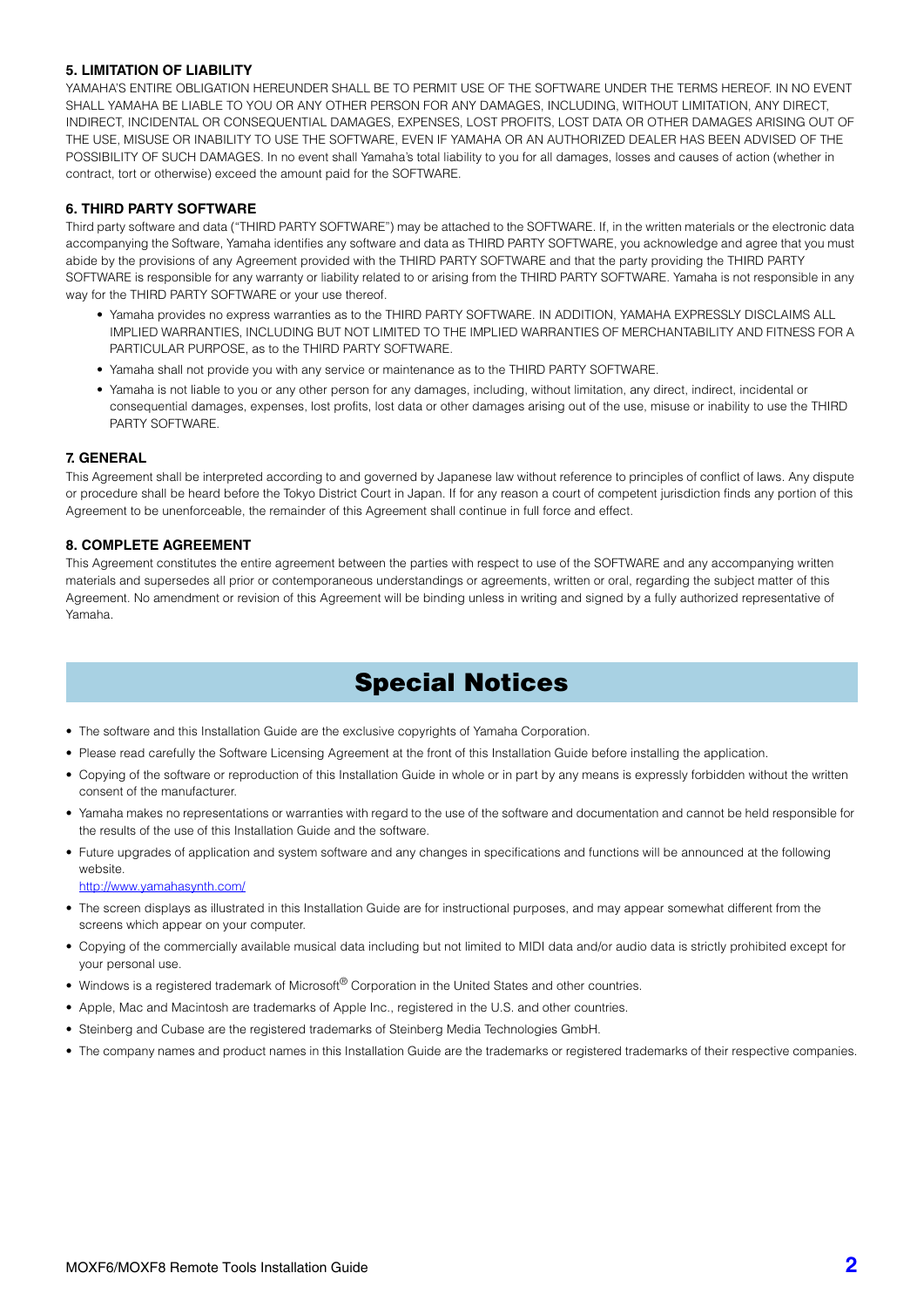## About MOXF6/MOXF8 Remote Tools

MOXF6/MOXF8 Remote Tools consists of two software components: MOXF6/MOXF8 Remote Editor and MOXF6/ MOXF8 Extension. MOXF6/MOXF8 Remote Editor is software which lets you edit/create Control Templates for the MOXF6/MOXF8 Music Synthesizer. MOXF6/MOXF8 Extension is software component that enables you to use the MOXF6/MOXF8 along with Cubase series. The MOXF6/MOXF8 Remote Tools Installer installs these two software components.

## Software Installation

To use the MOXF6/MOXF8 Remote Tools, you will need to install additional applications, as described below.

- **1 Install a DAW software, such as Cubase.**
- **2 Install an appropriate Yamaha Steinberg USB Driver.**  Download the latest driver from our website: http://download.yamaha.com/
- **3 Install the MOXF6/MOXF8 Remote Tools.** Refer to "Installing the MOXF6/MOXF8 Remote Tools."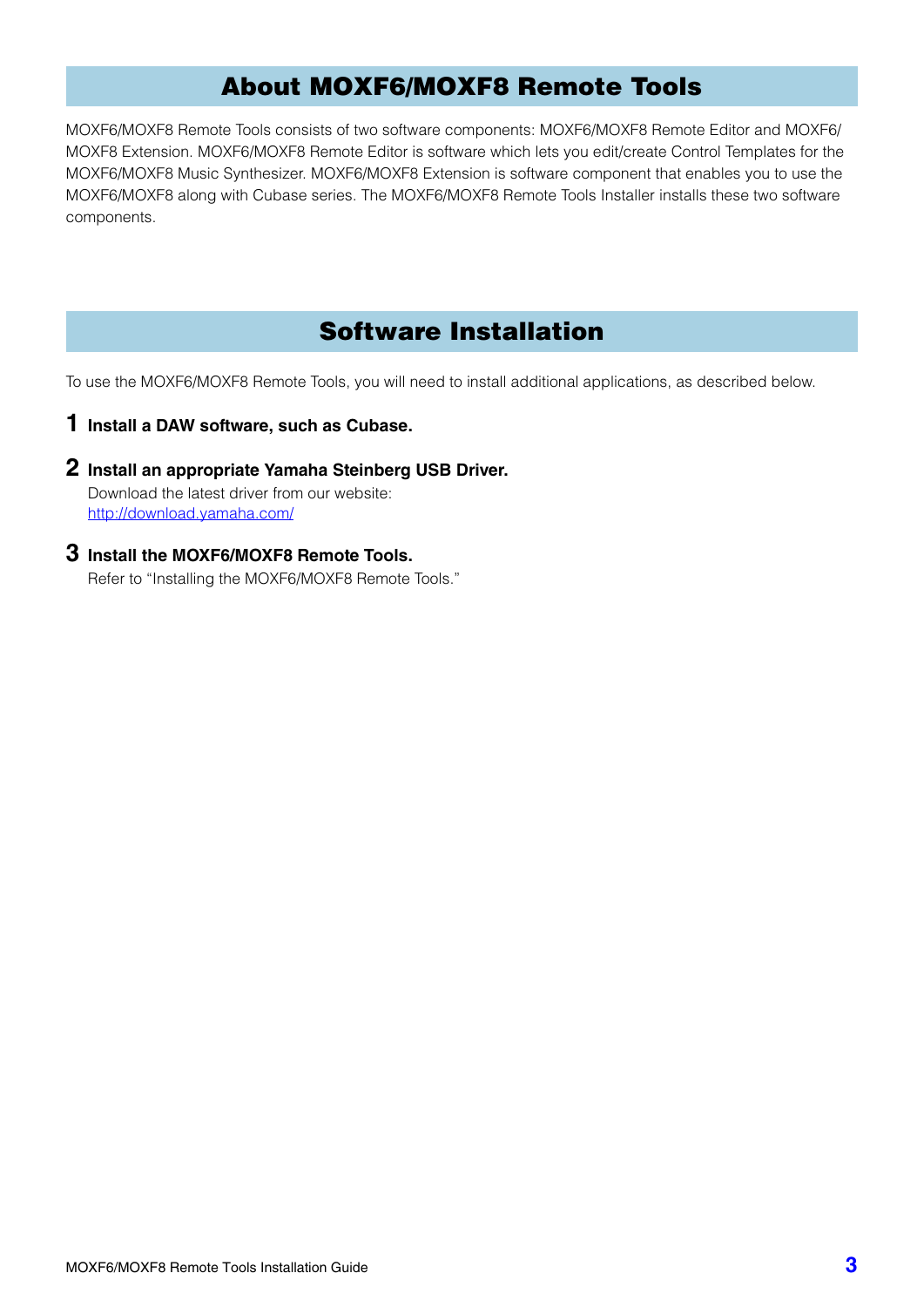## Installing the MOXF6/MOXF8 Remote Tools

Follow the instructions below to install the MOXF6/MOXF8 Remote Tools programs.

### Windows

**1 After the downloaded compressed file is properly extracted, double-click the "Install MOXF6\_MOXF8 Remote Tools.exe" file.**

The MOXF6/MOXF8 Remote Tools setup dialog appears.

**DINOTE** If the "User Account Control" window appears, click [Continue].

### **2 Follow the on-screen instructions to install the software.**

When the MOXF6/MOXF8 Remote Tools and the other necessary software is installed, you can start the MOXF6/ MOXF8 Remote Editor.

### **3 Start a Steinberg-made DAW software (such as Cubase), then quit it.**

This operation is necessary to scan through the DAW software so that the MOXF6/MOXF8 Remote Editor obtains the VST Instruments related information.

**DINICITE** Only DAW software produced by Steinberg (such as Cubase series compatible with MOXF6/MOXF8 Remote Tools) can be scanned for obtaining the VST Instruments related information.

### Mac

**1 After the downloaded compressed file is properly extracted, double-click the "Install MOXF6\_MOXF8 Remote Tools V\*.\*.\*.pkg" file.**

The MOXF6/MOXF8 Remote Tools setup dialog appears.

**DNOTE** The asterisks (\*) above indicate the version number of the installer.

### **2 Follow the on-screen instructions to install the software.**

When the MOXF6/MOXF8 Remote Tools and the other necessary software is installed, you can start the MOXF6/ MOXF8 Remote Editor.

### **3 Start a Steinberg-made DAW software (such as Cubase), then quit it.**

This operation is necessary to scan through the DAW software so that the MOXF6/MOXF8 Remote Editor obtains the VST Instruments related information.

**DINGHET Only DAW software produced by Steinberg (such as Cubase series compatible with MOXF6/MOXF8 Remote** Tools) can be scanned for obtaining the VSTi-related information.